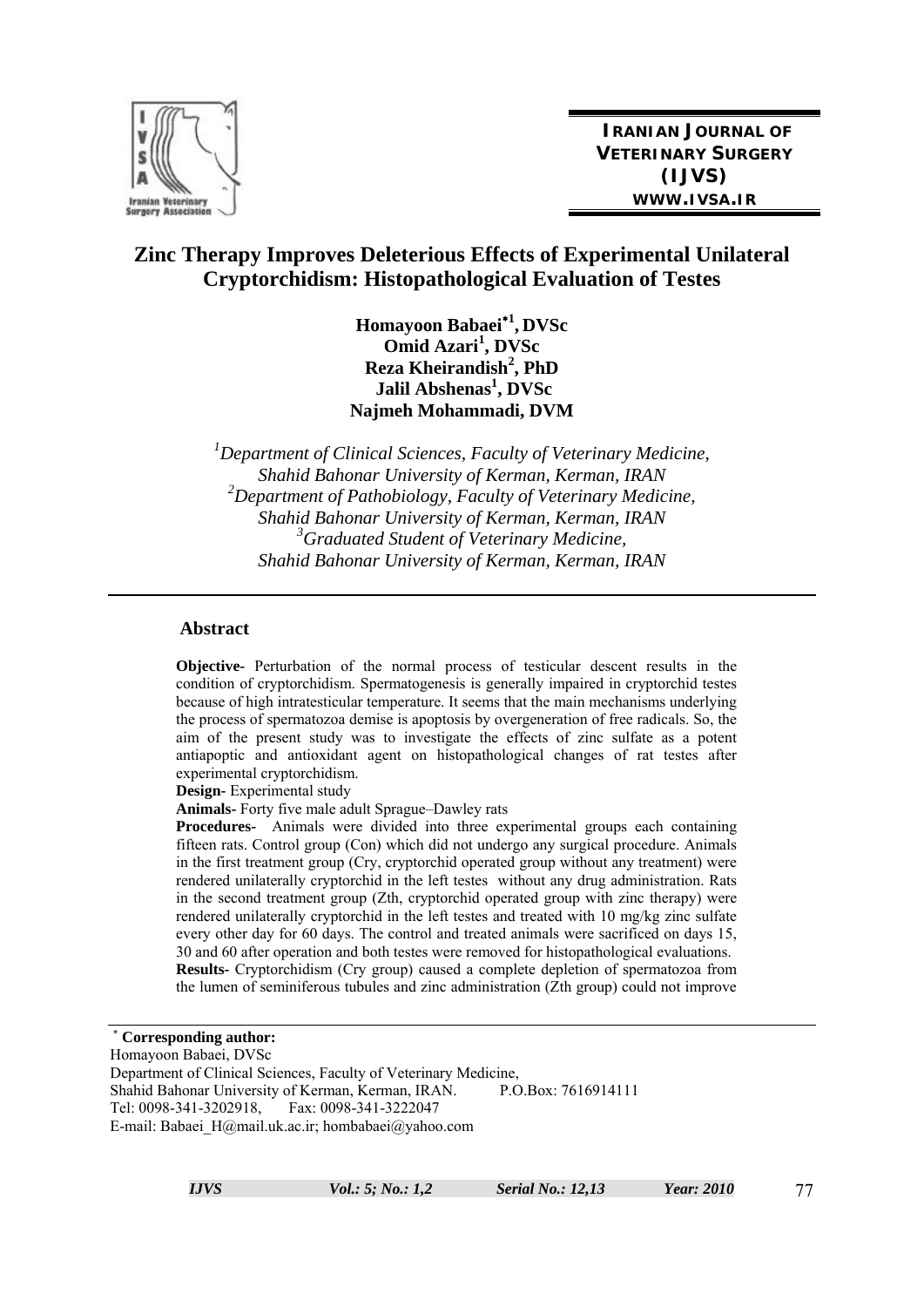spermatogenesis and meiotic index except slightly for meiotic index at 60 days compared with the control group  $(1.21 \pm 0.009 \text{ vs. } 3.38 \pm 0.014, \text{ P} < 0.05)$ . Induction of cryptorchidism significantly decreased the diameter and epithelial height of seminiferous tubules compared to the control group and also affected contralateral (right) testes (P<0.05). However administration of zinc (Zth group) significantly improved the epithelial height in each evaluated time points. Although a significant decrease in the mean diameter of spermatogonia and sertoli cells were observed at each evaluated time points post operation  $(P<0.05)$  but zinc therapy significantly increased the mean diameter of spermatogonia cells from 30 days and improved the mean diameter of sertoli cells from 15 days post operation compared with the Cry group in ipsilateral testes  $(5.13 \pm 0.05 \text{ vs.})$  $4.69 \pm 0.05$  and  $28.84 \pm 0.71$  vs.  $23.17 \pm 0.29$ , respectively). In contralateral testes, all above mentioned parameters were affected and zinc therapy significantly improved them  $(P<0.05)$ .

**Conclusion and clinical relevance-** These finding clearly demonstrates that zinc is able to decrease detrimental effects of cryptorchidism on spermatogonia and sertoli cells and improves spermatogenesis process specially in contralateral (scrotal) testes. Therefore it may be useful for treatment of cryptorchidism outcomes in male animals. **Key Words:** Cryptorchidism, Spermatogenesis, Zinc Sulfate, Testes, Rat

## **Introduction**

Perturbation of the normal process of testicular descent, such that one or both testes fail to complete their descent into the scrotum, results in the condition of cryptorchidism.<sup>1</sup> Cryptorchidism is most frequently encountered in horses and pigs, and in miniature dog breeds.<sup>2</sup> The reported incidence in dogs ranges from 1-7%.<sup>3</sup> The condition is rare in ruminant, with figures of  $0.1$ - $0.5\%$  being commonly reported for bulls, goats and rams.<sup>1</sup> With the exception of elephants and whales, most mammals have a scrotum and the scrotal temperature is always lower than that of the abdomen.<sup>4</sup> The lower levels of the scrotal temperature are believed to maintain optimal environment for testicular function. Spermatogenesis is generally markedly impaired or absent in testes that are not scrotal, since the absence of cooling of blood in the spermatic cord results in abnormally high intratesticular temperature.<sup>1</sup> Surgical induction of the cryptorchidism in experimental animals is a well known method to investigate mechanisms of cryptorchidism which causes rapid degeneration of testicular germ cells and disruption of spermatogenesis leading to infertility.<sup>5,6</sup> Studies have shown that the mechanisms underlying the process of spermatogonia demise in response to heat stress is apoptosis, a form of programmed cell death.<sup>7-9</sup> Cell death is significantly increased in rats following experimental cryptorchidism. The finding of increased reactive oxygen species (ROS) levels in these infertile rats may indicate that oxidative stress is involved in the pathogenesis of sperm DNA damage.<sup>9</sup> The generation of ROS occurs constantly during normal cell metabolism in all living cells.<sup>10</sup> Heat stress induces the generation of ROS in the testis and the reduction of endogenous antioxidant enzymes, such as superoxide dismutase and catalase.<sup>7,11,12</sup> High ROS level causes a deleterious changes in the lipoprotein complex of the cell membranes and also disrupts the inner and outer mitochondrial membranes and so, ROS production in cryptorchid testis may contribute to apoptosis induction in testicular germ cells  $^{13,14}$ 

Zinc is an indispensable element for optimum growth and reproduction in males and females. It maintains the structural integrity of DNA and plays an important role in the metabolism of nucleic acid and proteins. The production of semen necessitates extensive cell division and this requires large amount of zinc, as zinc metalloenzymes are vital enzymes which involved in nucleic acid and protein synthesis.15 Also, it is part of copper/zinc superoxide dismutase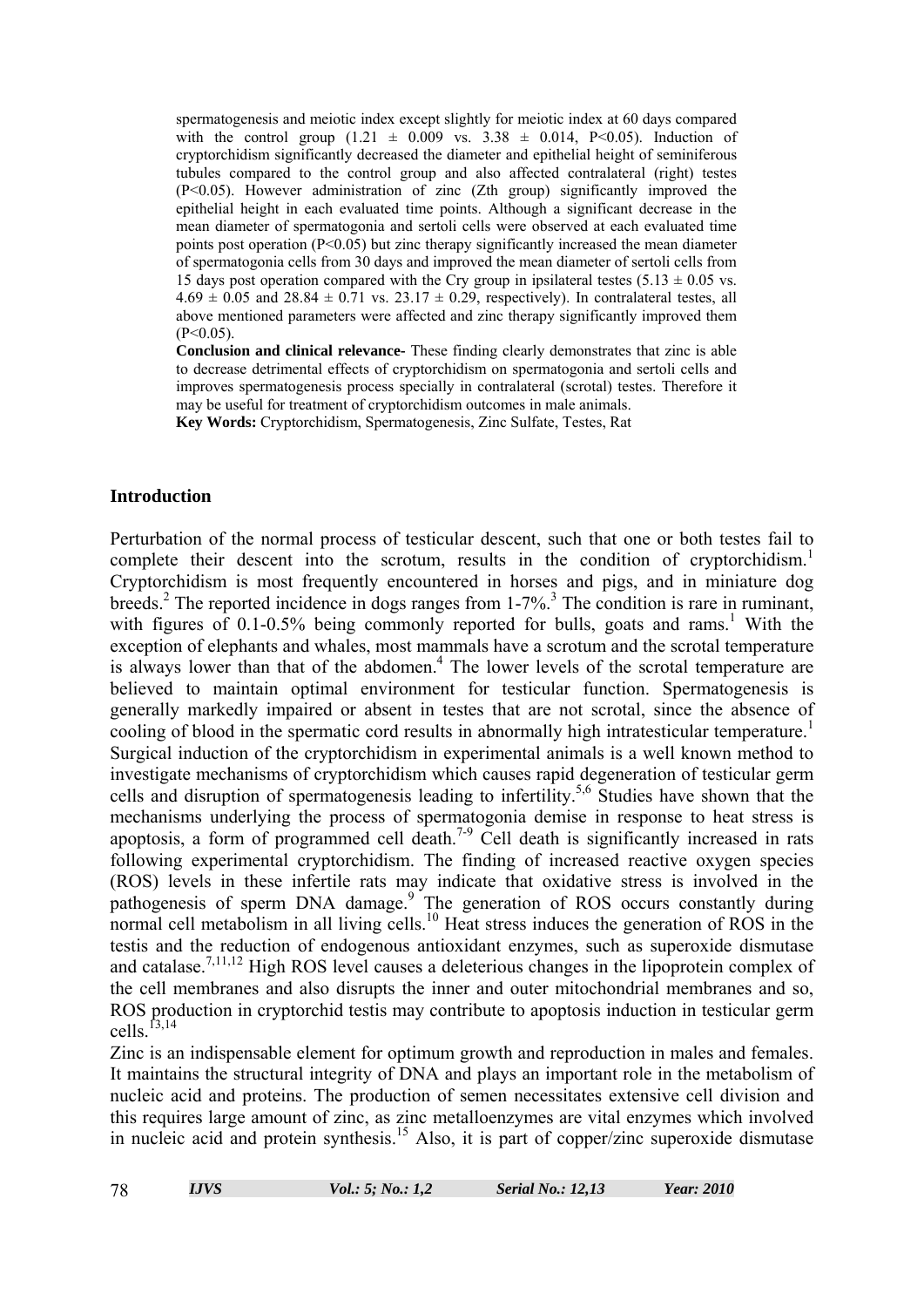and several proteins involved in the repair of damaged DNA and in the transcription and translation process of DNA.16 Zinc appears to be a potent scavenger of excessive superoxide anions produced by defective spermatozoa and/or leukocytes in human semen after ejaculation.17 It seems that high content of zinc is able to exert protective effects against excessive amount of ROS produced in the cryptorchid testis and prevent from spermatogenesis damage. Therefore, the aim of the present research was to investigate the effects of zinc administration on histopathological changes of rat testes in experimentally induced cryptorchidism.

## **Materials and Methods**

## *Animals*

All animal experiments in this study were approved by the Animal Ethics Committee at the Veterinary Faculty of Kerman. Forty five male adult Sprague–Dawley rats (250–300 g) were obtained from Razi Research Institute of Kerman, Iran. The mice were fed with standard commercial laboratory chow [(pellet form), Javeneh Khorasan Co., Mashhad, Iran] and water ad libitum and housed under standard laboratory conditions (12 h light: 12 h dark and  $22 \pm 2$ ) º C) during the experimental period.

## *Experimental design*

Animals were randomly divided into three groups each containing fifteen rats. Control group (Con) which did not undergo any surgical procedure was for determination of the basal values for all parameters. Animals in the first treatment group (Cry, cryptorchid operated group without any treatment) were rendered unilaterally cryptorchid in the left testes without any drug administration. Rats in the second treatment group (Zth, cryptorchid operated group with zinc therapy) were rendered unilaterally cryptorchid in the left testes and treated with 10 mg/kg zinc sulfate intraperitoneally after the surgically induced cryptorchidism every other day for 60 days. The control and treated animals were sacrificed upon diethyl ether anesthesia (May & Baker Ltd., Dagenham, England) by cervical dislocation on days 15, 30 and 60 after operation and both testes were removed for histopathological evaluations.

# *Surgical procedure*

Animals were anaesthetized with an intraperitoneal injection of 100 mg/kg of ketamine hydrochloride (Rotexmedica, Trittau, Germany) and 10 mg/kg xylazine (Alfasan, Holland). All operations were performed under sterile conditions. The skin of the scrotal area was shaved and prepared with 10% povidone iodine solution. A 2cm paramedical incision was made through the left testis skin. The gubernaculum of the testis was cut and the freed testis was pushed back into the abdomen through the internal inguinal ring. The upper pole of the left testis through its tunica albuginea was fixed with a 4-0 Nylon suture to the muscle of the abdominal wall.

# *Histopathological evaluation*

All specimens were fixed in Bouin's solution, embedded in paraffin wax, sectioned with 5  $\mu$ m thicknesses, stained with haematoxylin and eosin (H&E) and examined blindly by an expert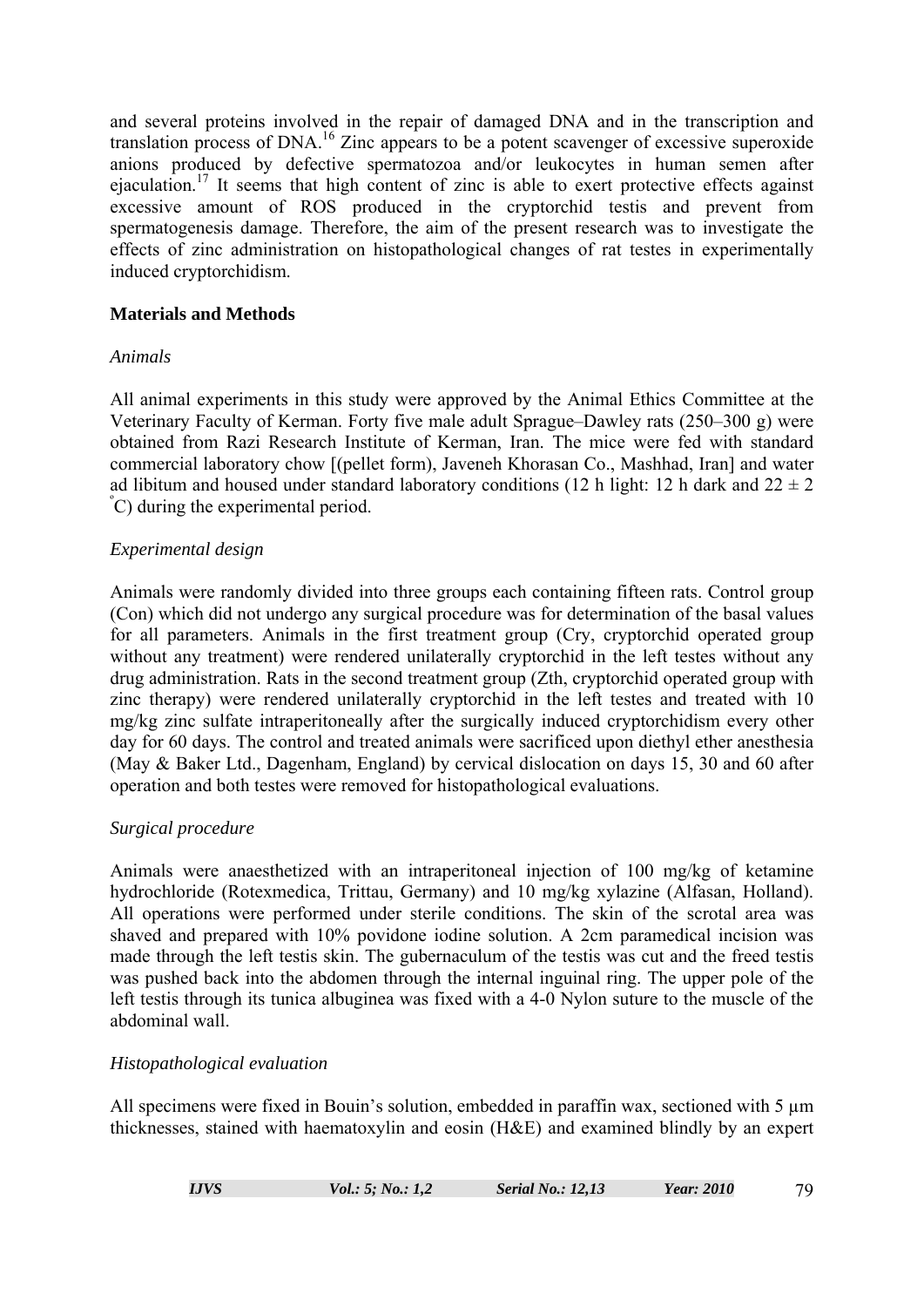pathologist under a light microscope. Morphometrically, the mean seminiferous tubule diameter and epithelial height were measured in each testis. The ten smallest, roundest tubules were identified and measured with an ocular micrometer under light microscopy. Mean diameter, in microns, was then determined for each group.18 The epithelium height was obtained with the same tubules used to determined tubular diameters. The average diameter of the spermatogonia and sertoli cells nuclei were measured from 30 cells for each testis.<sup>19</sup> The other parameter was the percentage of spermatogenesis. For this purpose, two hundred seminiferous tubules were examined under light microscopy. The presence of spermatozoa within the seminiferous tubule was considered as the evidence of spermatogenesis. Lack of spermatozoa even in the presence of orderly progression of primary and secondary spermatocytes was not considered as the evidence of spermatogenesis for the purpose of this experimental study.<sup>18</sup>

# *Statistical analysis*

Values were expressed as mean  $\pm$  SEM (standard error of mean). Statistical evaluation of significant difference between means was performed with one-way analysis of variance (ANOVA) followed by the Tukey test as post hoc. The significance level considered was  $P < 0.05$ .

# **Results**

# *Spermatogenesis and meiotic index*

The mean percentages of spermatogenesis and meiotic index of the scrotal and cryptorchid testes have been shown in table 1 & 2. Experimental cryptorchidism (Cry group) caused a severe and significant damage to the spermatogenesis process and meiotic index in comparison with the control group and administration of zinc could not improve above mentioned parameters except slightly for meiotic index at 60 days compared with the control group (1.21  $\pm$  0.009 vs. 3.38  $\pm$  0.014, P<0.05). Induction of cryptorchidism negatively affected spermatogenesis and meiotic index of contralateral testes (P<0.05) and administration of zinc improved the percentage of spermatogenesis from 15 days following operation compared with Cry group  $(66.33 \pm 1.08 \text{ vs. } 54.50 \pm 1.21, P<0.05)$ . However, we did not show significant difference between the control and Zth group at 60 days post operation for the percentage of spermatogenesis (75.20  $\pm$  1.04 vs. 72.01  $\pm$  1.28, P>0.05). Interestingly, zinc therapy significantly increased the meiotic index even higher than that of the control group at each evaluated time points post operation.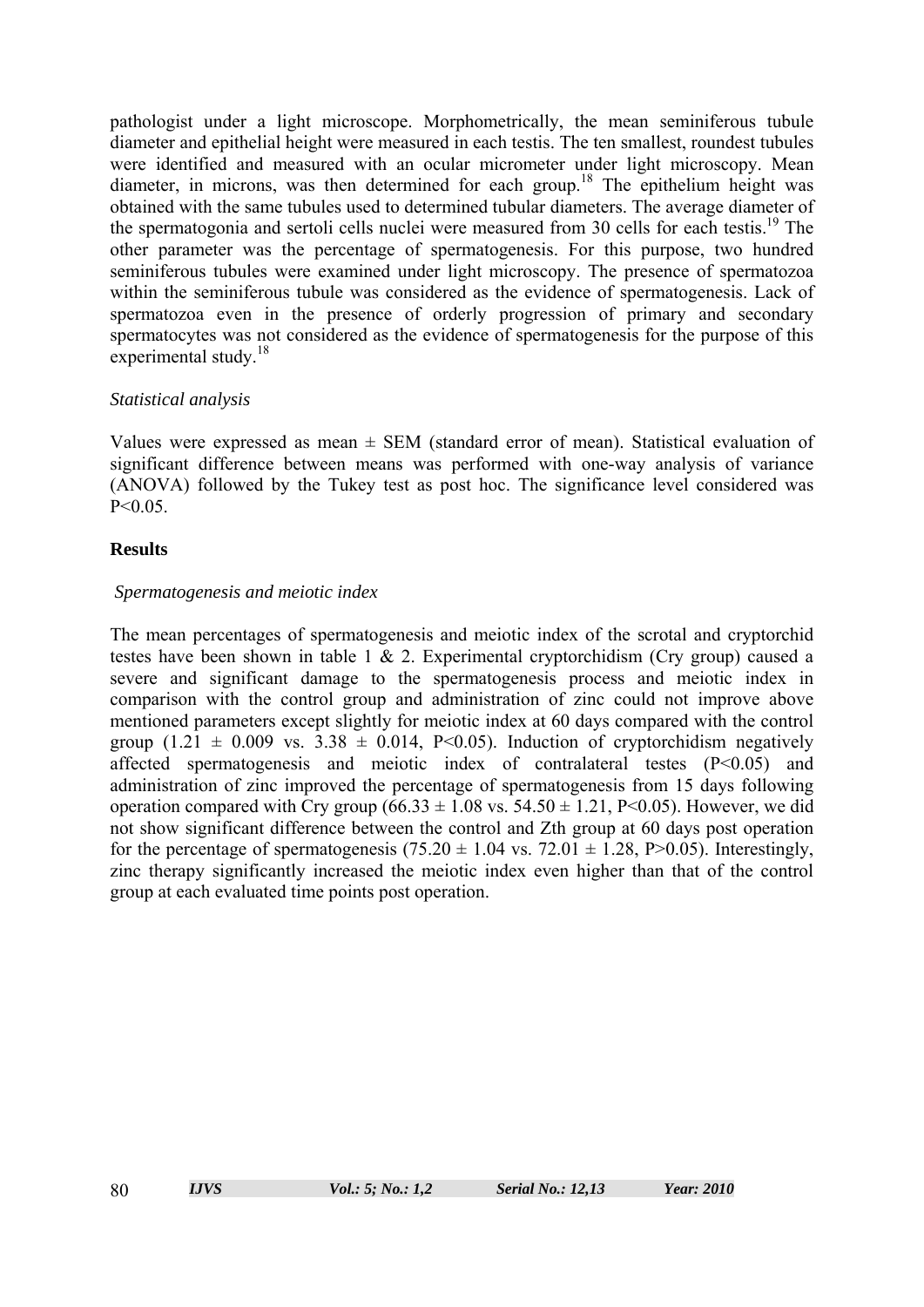**Table 1.** Mean ± SEM percentage of spermatogenesis in the right (scrotal) and left (cryptorchid) testes of rats at 15, 30 and 60 days after operation.

| Testes direction      | Days after operation | Experimental groups            |                       |                                |  |
|-----------------------|----------------------|--------------------------------|-----------------------|--------------------------------|--|
|                       |                      | Con                            | €rν                   | Zth                            |  |
|                       | 15                   | $75.22 \pm 0.66^{a*}$          | $54.50 \pm 1.21^{b*}$ | $66.33 \pm 1.08$ <sup>c*</sup> |  |
| Right<br>(scrotal)    | 30                   | $75.01 \pm 2.12^{a*}$          | $55.76 \pm 1.49^{b*}$ | $66.73 \pm 1.61$ <sup>c*</sup> |  |
|                       | 60                   | $75.20 \pm 1.04^{a*}$          | $57.45 \pm 1.12^{b*}$ | $72.01 \pm 1.28^{a\phi}$       |  |
| Left<br>(cryptorchid) | 15                   | $74.92 \pm 1.25^{a*}$          |                       |                                |  |
|                       | 30                   | $75.69 \pm 1.44^{\mathrm{a*}}$ |                       |                                |  |
|                       | 60                   | $75.04 \pm 0.94$ <sup>a*</sup> |                       |                                |  |

Con, control; Cry, cryptorchid operated group without any treatment; Zth, cryptorchid operated group with zinc therapy.  $\textdegree$  At each row, different superscript alphabets show significant difference (P < 0.05).

\*,  $\varphi$ , # At each column, different superscript signs show significant difference (P < 0.05).

**Table 2.** Mean  $\pm$  SEM of meiotic index in the right (scrotal) and left (cryptorchid) testes of rats at 15, 30 and 60 days after operation.

| Testes direction | Days after operation | Experimental groups   |                             |                                |
|------------------|----------------------|-----------------------|-----------------------------|--------------------------------|
|                  |                      | Con                   | ∴rv                         | Zth                            |
|                  | 15                   | $3.36 \pm 0.017^{a*}$ | $3.21 \pm 0.003^{b*}$       | $3.55 \pm 0.030$ <sup>c*</sup> |
| Right            | 30                   | $3.39 \pm 0.011^{a*}$ | $3.29 \pm 0.004^{b\varphi}$ | $3.61 \pm 0.011^{\text{cp}}$   |
|                  | 60                   | $3.38 \pm 0.013^{a*}$ | $3.31 \pm 0.005^{b#}$       | $3.74 \pm 0.011$ <sup>c#</sup> |
| Left             | 15                   | $3.37 \pm 0.017^{a*}$ | $0^{b*}$                    |                                |
|                  | 30                   | $3.38 \pm 0.010^{a*}$ | $0^{b*}$                    |                                |
|                  | 60                   | $3.38 \pm 0.014^{a*}$ | $0^{b*}$                    | $1.21 \pm 0.009$ <sup>co</sup> |

Con, control; Cry, cryptorchid operated group without any treatment; Zth, cryptorchid operated group with zinc therapy. <sup>a, b, c</sup> At each row, different superscript alphabets show significant difference ( $\dot{P}$  < 0.05).

\*,  $\varphi$ , # At each column, different superscript signs show significant difference (P < 0.05).

#### *Seminiferous tubules diameter and epithelial height*

Table 3 and 4 show the effects of zinc sulfate administration on the mean diameter and epithelial height of seminiferous tubules in the right (scrotal) and left (cryptorchid) testes of rats at 15, 30 and 60 days following induction of experimental cryptorchidism. The mean seminiferous tubules diameter and epithelial height of the control group in the cryptorchid (left) testes were similar to the scrotal (right) testes  $(P>0.05)$ . Induction of cryptorchidism significantly decreased the diameter and epithelial height of seminiferous tubules compared to the control group and also affected contralateral (right) testes (P<0.05). Administration of zinc (Zth group) significantly improved epithelial height in each evaluated time points (15, 30 and 60 days after operation) in comparison to Cry group (29.33  $\pm$  0.92 vs. 17.90  $\pm$  0.33; 37.80  $\pm$ 0.67 vs. 27.10  $\pm$  0.55; 41.55  $\pm$  0.72 vs. 31.00  $\pm$  0.83, respectively) as it did not have any positive effects on seminiferous tubules diameter (P>0.05). Zinc therapy improved the mean seminiferous tubules epithelial height of contralateral (right) testes up to 30 days after operation  $(85.05 \pm 1.12 \text{ vs. } 89.16 \pm 2.20, P>0.05)$ , but although it significantly increased the mean diameter of seminiferous tubules in comparison to the Cry group, still the diameters were lower than those of the control group even after 60 days (334.20  $\pm$  3.16 vs. 365.00  $\pm$ 9.87, P<0.05).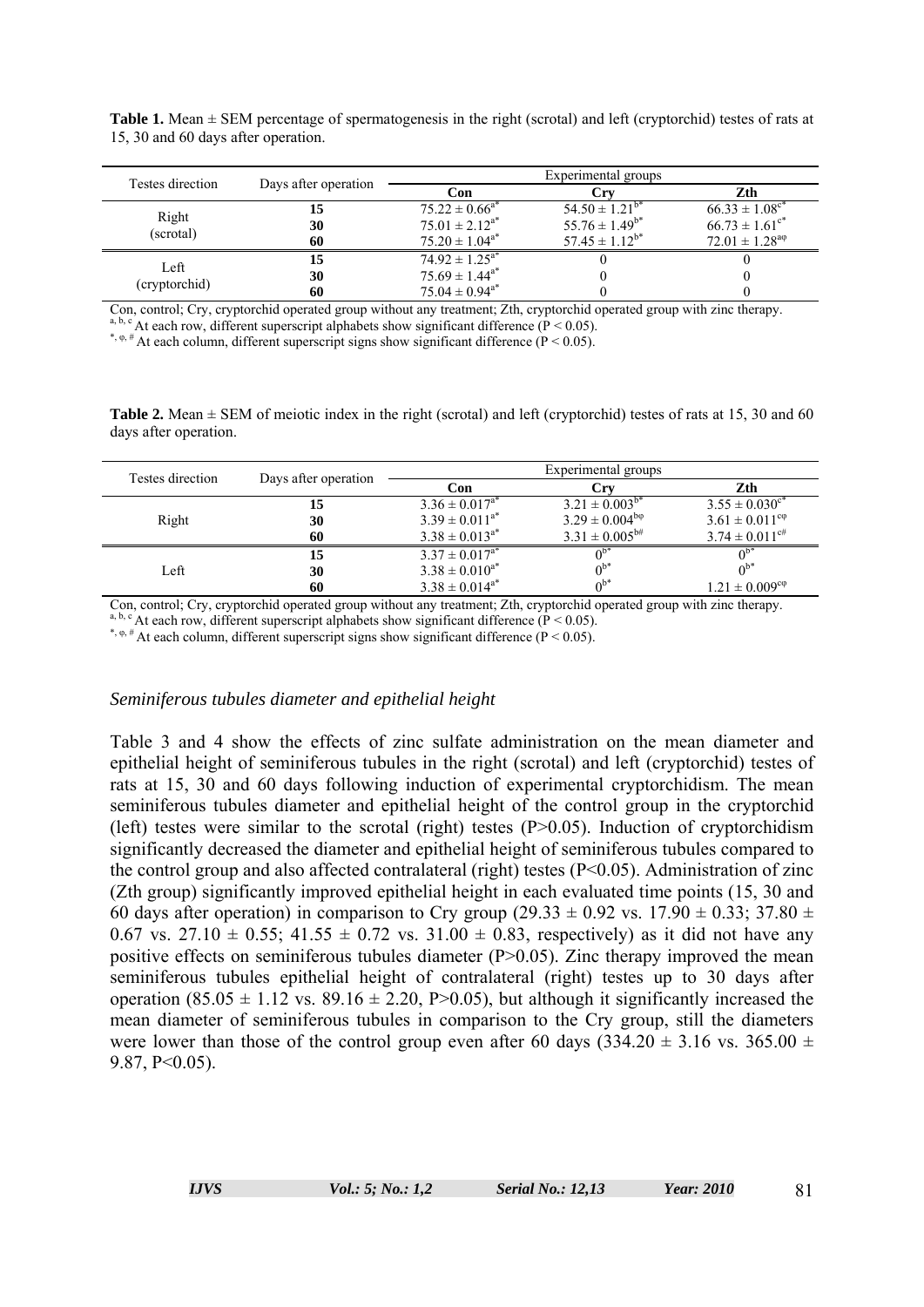**Table 3.** Mean  $\pm$  SEM diameter ( $\mu$ m) of seminiferous tubules in the right (scrotal) and left (cryptorchid) testes of rats at 15, 30 and 60 days after operation.

| Testes direction | Days after operation | Experimental groups             |                                 |                                 |
|------------------|----------------------|---------------------------------|---------------------------------|---------------------------------|
|                  |                      | Con                             | Crv                             | Zth                             |
|                  | 15                   | $365.71 \pm 8.41^{a*}$          | $327.80 \pm 2.78$ <sup>b*</sup> | $324.00 \pm 5.39^{b*}$          |
| Right            | 30                   | $362.85 \pm 8.92^{a*}$          | $309.40 \pm 3.61^{b}$           | $323.20 \pm 3.46^{\circ*}$      |
|                  | 60                   | $365.00 \pm 9.87^{a*}$          | $309.20 \pm 3.00^{b}$           | $334.20 \pm 3.16^{\text{cp}}$   |
|                  | 15                   | $360.00 \pm 9.30^{a*}$          | $201.80 \pm 1.47^{b*}$          | $214.53 \pm 4.63^{b*}$          |
| Left             | 30                   | $360.00 \pm 6.54$ <sup>a*</sup> | $186.60 \pm 2.11^{b}$           | $189.20 \pm 2.86^{b}$           |
|                  | 60                   | $365.71 \pm 7.51^{a*}$          | $193.00 \pm 1.85^{b#}$          | $198.00 \pm 2.98$ <sup>b#</sup> |

Con, control; Cry, cryptorchid operated group without any treatment; Zth, cryptorchid operated group with zinc therapy. <sup>a, b, c</sup> At each row, different superscript alphabets show significant difference ( $P < 0.05$ ).

\*,  $\varphi$ ,  $\#$  At each column, different superscript signs show significant difference (P < 0.05).

**Table 4.** Mean  $\pm$  SEM epithelial height ( $\mu$ m) of seminiferous tubules in the right (scrotal) and left (cryptorchid) testes of rats at 15, 30 and 60 days after operation.

| Testes direction | Days after operation | Experimental groups               |                          |                                |
|------------------|----------------------|-----------------------------------|--------------------------|--------------------------------|
|                  |                      | Con                               | Crv                      | Zth.                           |
|                  | 15                   | $90.35 \pm 2.52^{\overline{a^*}}$ | $75.15 \pm 0.54^{b*}$    | $84.41 \pm 1.59$ <sup>c*</sup> |
| Right            | 30                   | $89.16 \pm 2.20^{a*}$             | $66.20 \pm 0.68^{b\phi}$ | $85.05 \pm 1.12^{a*}$          |
|                  | 60                   | $90.00 \pm 2.61^{a*}$             | $78.56 \pm 0.81^{b#}$    | $86.00 \pm 1.00^{a*}$          |
|                  | 15                   | $92.08 \pm 3.05^{a*}$             | $17.90 \pm 0.33^{b*}$    | $29.33 \pm 0.92$ <sup>c*</sup> |
| Left             | 30                   | $86.87 \pm 1.61^{a*}$             | $27.10 \pm 0.55^{b\phi}$ | $37.80 \pm 0.67$ <sup>co</sup> |
|                  | 60                   | $91.07 \pm 2.17^{a*}$             | $31.00 \pm 0.83^{b#}$    | $41.55 \pm 0.72$ <sup>c#</sup> |

Con, control; Cry, cryptorchid operated group without any treatment; Zth, cryptorchid operated group with zinc therapy. <sup>a, b, c</sup> At each row, different superscript alphabets show significant difference ( $\dot{P}$  < 0.05).

\*,  $\varphi$ , # At each column, different superscript signs show significant difference (P < 0.05).

#### *Spermatogonia and sertoli cells diameter*

In the control group, the mean diameter of spermatogonia and sertoli cells did not show significant difference in the right (scrotal) and left (cryptorchid) testes of rats at 15, 30 and 60 days after operation (Table 5  $\&$  6). A significant decrease in the mean diameter of spermatogonia and sertoli cells were observed at each evaluated time points post operation in comparison with the control group  $(P<0.05)$ . Zinc therapy significantly increased the mean diameter of spermatogonia cells from 30 days post operation and improved the mean diameter of sertoli cells from 15 days post operation compared with the Cry group  $(5.13 \pm 0.05 \text{ vs. } 4.69)$  $\pm$  0.05 and 28.84  $\pm$  0.71 vs. 23.17  $\pm$  0.29, respectively). Induction of experimental cryptorchidism affected the mean diameter of spermatogonia cells in the contralateral (scrotal) testes at 30 days and the mean diameter of sertoli cells at 15 days post operation (P<0.05) and administration of zinc (Zth group) compensated the deleterious effects of cryptorchidism (Cry group) on spermatogonia and sertoli cells diameters from the first 15 days after operation.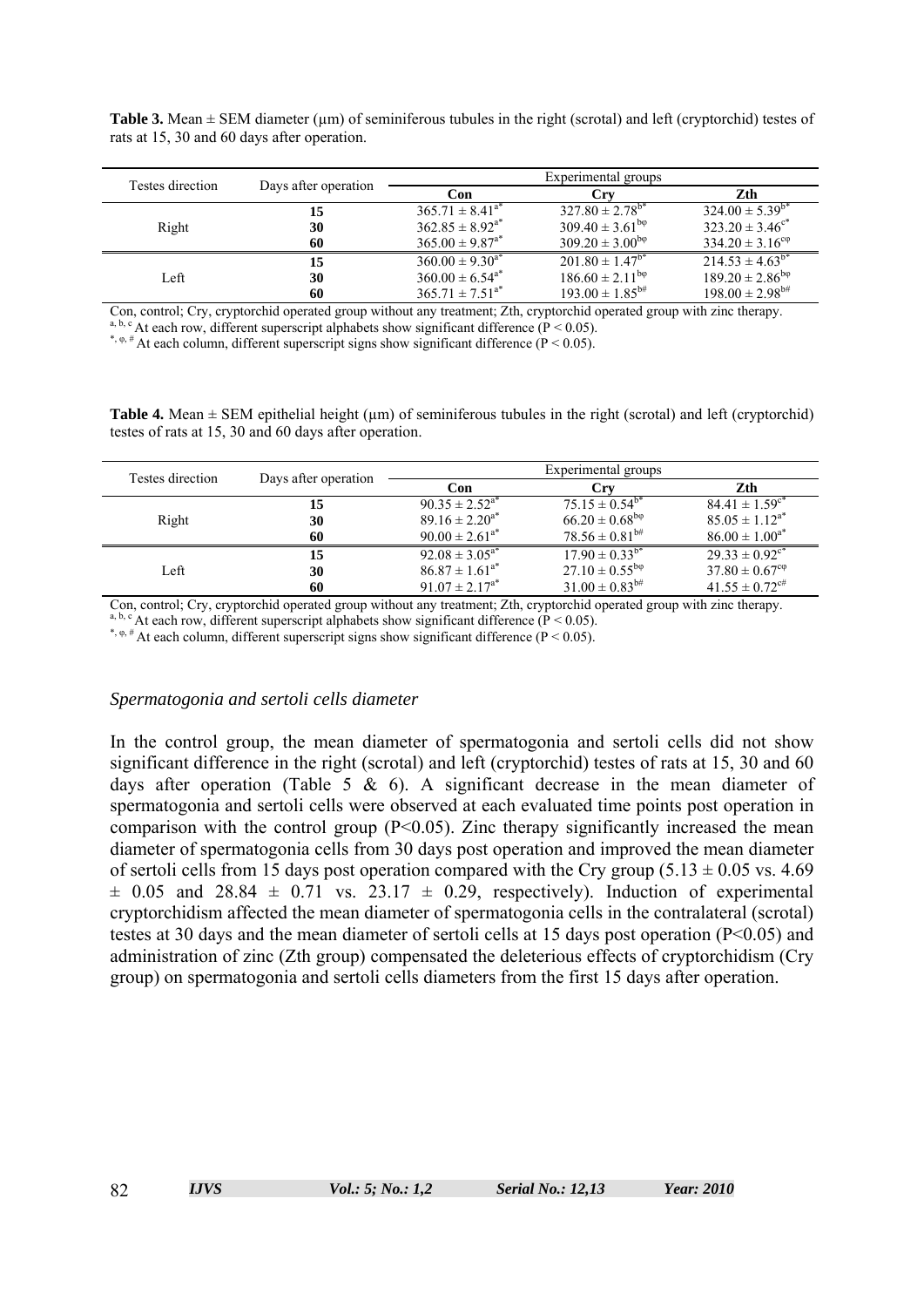**Table 5.** Mean  $\pm$  SEM diameter ( $\mu$ m) of spermatogonia cells in the right (scrotal) and left (cryptorchid) testes of rats at 15, 30 and 60 days after operation.

| Testes direction | Days after operation | Experimental groups           |                         |                               |
|------------------|----------------------|-------------------------------|-------------------------|-------------------------------|
|                  |                      | Con                           | Crv                     | Zth                           |
|                  | 15                   | $6.12 \pm 0.31$ <sup>a*</sup> | $5.86 \pm 0.06^{a*}$    | $5.95 \pm 0.07^{a*}$          |
| Right            | 30                   | $6.25 \pm 0.66^{a*}$          | $5.75 \pm 0.07^{b*}\$   | $6.04 \pm 0.06^{a*}$          |
|                  | 60                   | $5.92 \pm 0.21^{ab*}$         | $5.64 \pm 0.06^{a\phi}$ | $6.11 \pm 0.06^{b*}$          |
|                  | 15                   | $6.16 \pm 0.26$ <sup>a*</sup> | $5.60 \pm 0.07^{b*}$    | $5.56 \pm 0.11^{b*}$          |
| Left             | 30                   | $5.75 \pm 0.19^{a*}$          | $4.69 \pm 0.05^{b}$     | $5.13 \pm 0.05^{\text{cp}}$   |
|                  | 60                   | $6.32 \pm 0.22^{a*}$          | $5.32 \pm 0.05^{b#}$    | $5.64 \pm 0.06$ <sup>c*</sup> |

Con, control; Cry, cryptorchid operated group without any treatment; Zth, cryptorchid operated group with zinc therapy. a, b, c At each row, different superscript alphabets show significant difference ( $P < 0.05$ ).

\*,  $\varphi$ , # At each column, different superscript signs show significant difference (P < 0.05).

**Table 6.** Mean  $\pm$  SEM diameter ( $\mu$ m) of sertoli cells in the right (scrotal) and left (cryptorchid) testes of rats at 15, 30 and 60 days after operation.

| Testes direction | Days after operation | Experimental groups    |                             |                                |
|------------------|----------------------|------------------------|-----------------------------|--------------------------------|
|                  |                      | Con                    | Crv                         | Zth                            |
|                  | 15                   | $37.49 \pm 0.49^{a*}$  | $33.37 \pm 0.57^{b*}$       | $37.36 \pm 0.60^{a*}$          |
| Right            | 30                   | $38.74 \pm 0.91^{a*}$  | $33.27 \pm 0.68^{b*}$       | $38.35 \pm 0.73^{a*}$          |
|                  | 60                   | $40.42 \pm 1.89^{ab*}$ | $38.24 \pm 0.72^{a\varphi}$ | $44.34 \pm 0.78^{b\varphi}$    |
|                  | 15                   | $39.91 \pm 1.63^{a*}$  | $23.17 \pm 0.29^{b*}$       | $28.84 \pm 0.71$ <sup>c*</sup> |
| Left             | 30                   | $38.14 \pm 1.43^{a*}$  | $27.43 \pm 0.66^{b\phi}$    | $32.82 \pm 0.46^{\text{cp}}$   |
|                  | 60                   | $37.78 \pm 1.05^{a*}$  | $28.11 \pm 0.52^{b\varphi}$ | $35.93 \pm 0.58$ <sup>a#</sup> |

Con, control; Cry, cryptorchid operated group without any treatment; Zth, cryptorchid operated group with zinc therapy.

<sup>a, b, c</sup> At each row, different superscript alphabets show significant difference ( $\overline{P}$  < 0.05).

\*,  $\varphi$ , # At each column, different superscript signs show significant difference (P < 0.05).

#### **Discussion**

It has been generally accepted that a relatively low temperature is preferable in spermatogenesis of mammalian species and increasing testicular temperature above normal levels results in altered spermatogenesis.20 In agreement with our report, some other animal studies supported the effects of cryptorchidism on fertility of ipsilateral  $2^{1,22}$  and contralateral testes.<sup>23</sup> It has been suggested that cryptorchidism is associated to a decrease in antioxidant activity  $24$ . On the other hand, the testicular damage which results from cryptorchidism is thought to be due to excess generation of free radicals, like superoxide anion, hydroxyl radical, nitric oxide and hydrogen peroxide by cryptorchid testis in response to heat stress of inside abdomen <sup>9,25</sup> which stimulate lipoperoxidation.<sup>26</sup> Certainly, reduction of blood flow despite the fact that the cryptorchid testis contains a greater percentage and number of blood vessels than the normal testis could be as another reason for ROS production.<sup>27</sup> Lowered blood flow and hypoxia is associated with ROS overgeneration.<sup>28</sup> Moreover, the produced free radicals in ipsilateral testis are the most important source which may receive to the contralateral testis by blood flow.<sup>29</sup> This might be an explanation for moderate changes of contralateral testes (scrotal) which was observed in our experiment. Mammalian spermatozoa membranes are very sensitive to the damage mediated by lipid peroxidation, because they are rich in polyunsaturated fatty acids.<sup>30</sup> Moreover, an aldehyde end product of lipid peroxidation, 4-hydroxy-2-nonenal, is an alkylating agent that damages DNA and induces apoptosis.<sup>31</sup> The low percentage of spermatozoa in the contralateral testes or severe depletion of spermatozoa in ipsilateral testes of cryptorchid rats observed in our study indicates that oxidative stress is a mediator of sperm cells dysfunction.<sup>32</sup> Excessive production of ROS, however results in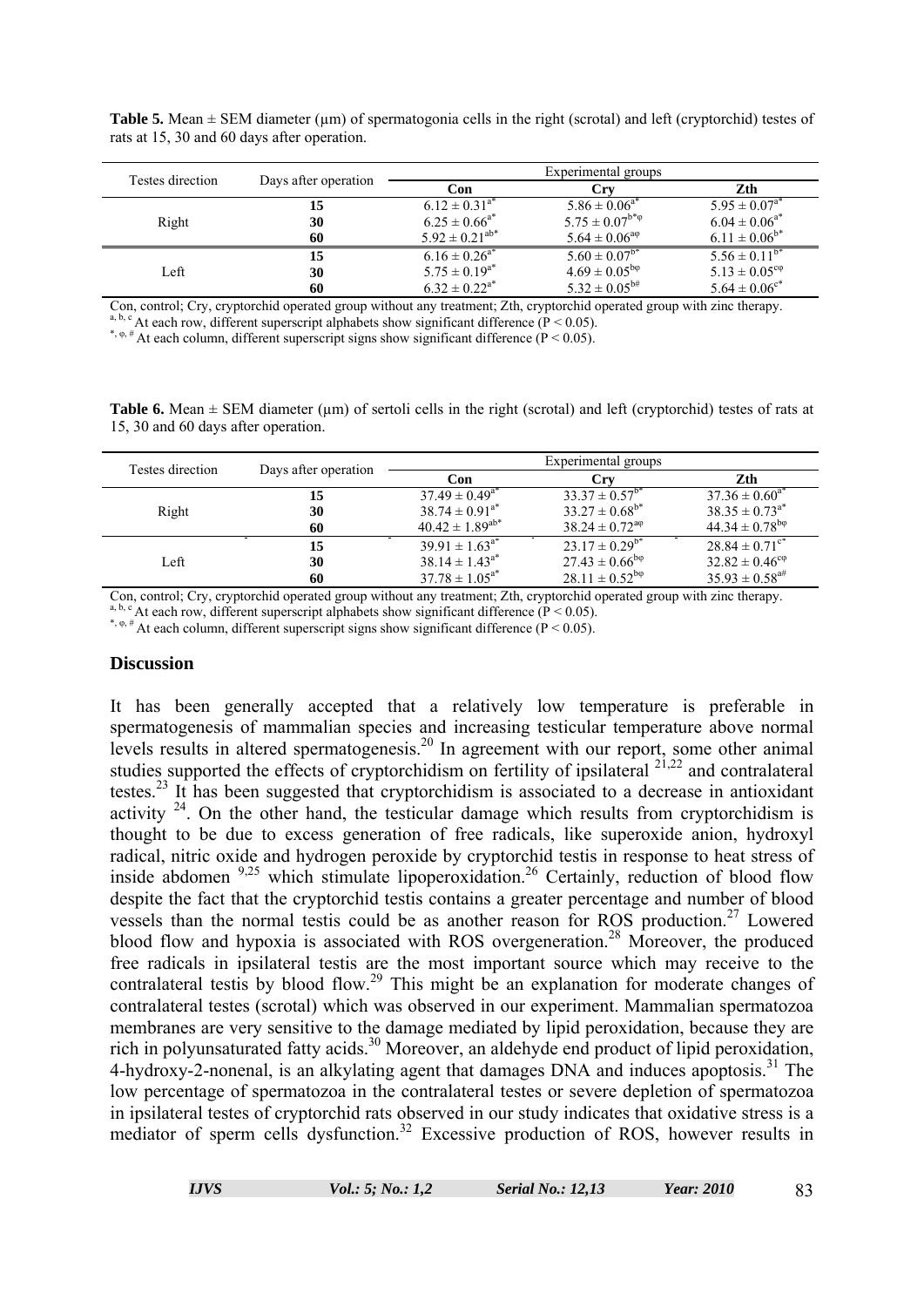destruction of the antioxidant capacity of spermatozoa and seminal plasma causing oxidative stress which damages spermatozoa membrane and causes infertility.<sup>33</sup> ROS can oxidize cell membrane lipids, proteins and DNA, leading to cellular dysfunction and sometimes cell  $death.<sup>34</sup>$  So, the elimination of ROS has been shown to be as an important factor in treating side-effects of cryptorchidism.

Our results showed that treatment with zinc sulfate has a positive significant impact on testicular tissue feature following cryptorchid induction specially on contralateral testes. It seems that this improvement in ipsilateral testicular tissue parameters like sertoli and spermatogonia cells diameters and also meiotic index and spermatogenesis of contralateral testes is due to potent antioxidant activity of zinc <sup>35</sup> and may be important role of zinc in nucleic acid and protein synthesis.<sup>36,37</sup> Zinc is an essential component of copper/zinc superoxide dismutase, which has antioxidative properties for sperm function.<sup>38</sup> Zinc through its competition with copper and iron for membrane binding sites, reduces the potential for formation of the hydroxyl radical via redox cycling.<sup>39</sup> Also, zinc is a micronutrient that serves as a cofactor for more than 80 metalloenzymes involved in DNA transcription and protein synthesis.<sup>38</sup> These above mentioned factors could change sperm quality and improve cryptorchidism outcome as was seen in our study.

Many investigators showed significant decrease in diameter of seminiferous tubules and thickness of germinal epithelium in cryptorchid testis.40,41 The similar phenomenon was observed in our study, but administration of zinc could improve the height of germinal layer after 15 days. Absalan et al.,  $41$  observed that spermatocytes and spermatids were major cells which were affected in cryptorchidism. This observation could be another explanation why we showed that the lumen of cryptorchid testes were depleted from spermatozoa. Nevertheless, cryptorchidism or heat condition can cause spermatogenesis arrest and but did not appear to affect spermatogonia survival or their biological activity.42 It is well known that optimal intratesticular and intraepididymal testosterone (secreted by the Leydig cells) and androgen-binding protein (secreted by the Sertoli cells) concentration are important for activating and maintaining spermatogenesis.<sup>22</sup> Impaired secretory function of Leydig and Sertoli cells due to a temperature increase in animals with unilaterally cryptorchidism will detrimentally affect spermatogenesis on testes of both sides.<sup>23</sup> But some previous reports demonstrates clearly that spermatogonia and sertoli cells are more resistant to the inside body temperature 43,44 as this was observed in our study and we believe that according to our accumulating data zinc administration could accelerate the improvement process of these cells.

In conclusion, the present data demonstrates that spermatogenesis process is completely arrested and indeed spermatogonia and sertoli cells negatively affected in cryptorchid testes after two weeks. Although zinc inhibits deleterious effects of heat on spermatogonia and sertoli cells but its beneficial effects are limited to these cells and spermatogenesis cannot be motivated by zinc therapy. Nevertheless, increasing in the rate of meiotic index was observed 60 days after zinc administration. Also, zinc is able to prevent detrimental effects unilateral cryptorchidism on contralateral testes.

# **Acknowledgements**

 The work was supported by a grant from the Vice Chancellor of Research of Shahid Bahonar University of Kerman, Kerman, Iran.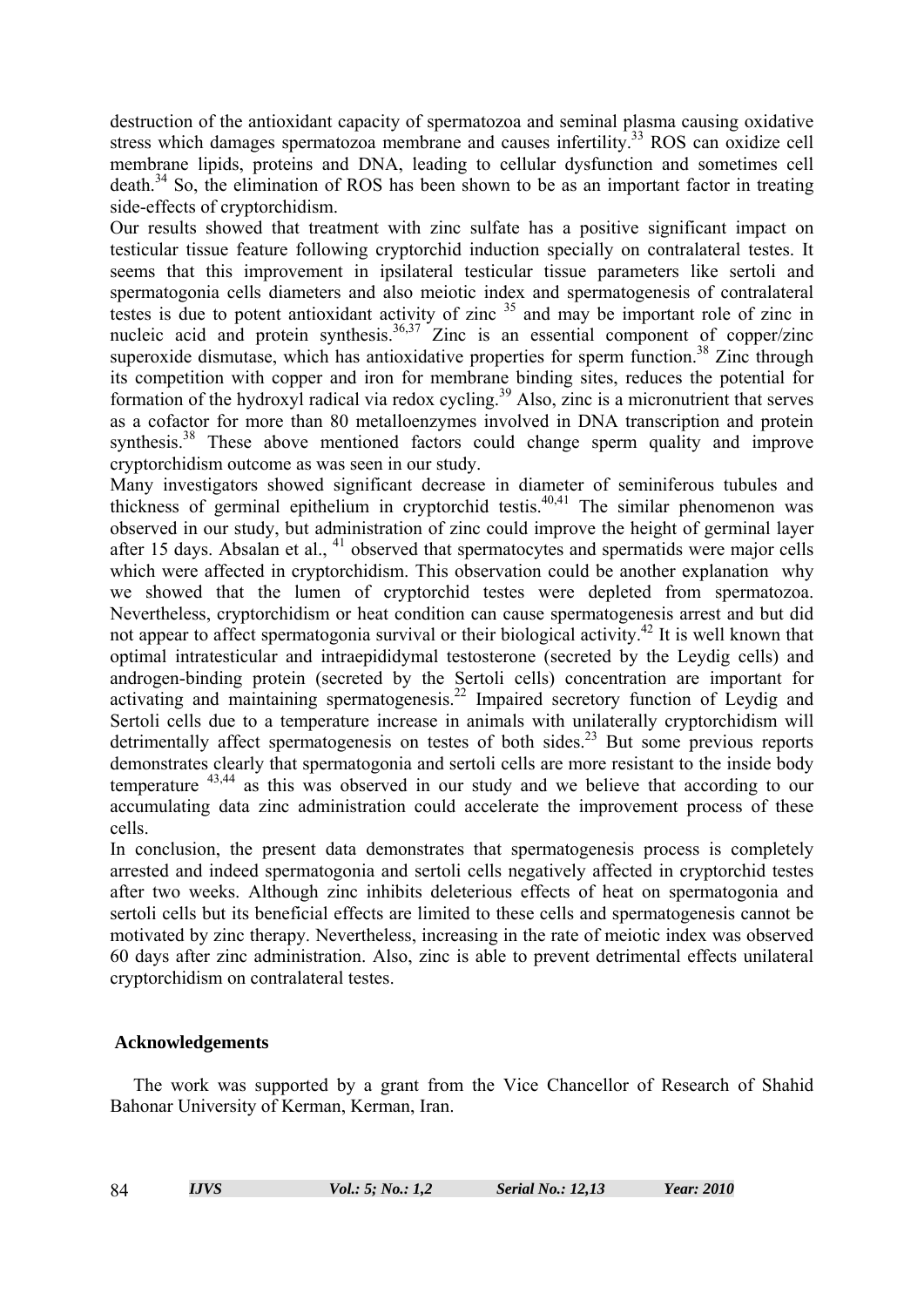# **References**

- 1. Parkinson T. Fertility, subfertility and infertility in male animals In: Noakes DE, Parkinson TJ,England GCW, eds. *Veterinary reproduction and obstetrics*. Ninth ed. London: Elsevier, 2009;705-764.
- 2. McGeady TA, Quinn PJ, FitzPatrick ES, et al. *Veterinary embryology*. First ed. Oxford, UK: Blackwell, 2006.
- 3. Yates D, Hayes G, Heffernan M, et al. Incidence of cryptorchidism in dogs and cats. *Vet Rec* 2003;152:502-504.
- 4. Yavetz H, Harash B, Paz G, et al. Cryptorchidism: incidence and sperm quality in infertile men. *Andrologia* 1992;24:293-297.
- 5. Dundar M, Kocak I, Culhaci N. A new experimental model for cryptorchidism: inguinoscrotal approach. *Urol Res* 2001;29:178-181.
- 6. Davis JR, Firlit CF. The germinal epithelium of cryptorchid testes experimentally induced in prepubertal and adult rats. *Fertil Steril* 1966;17:187-200.
- 7. Ikeda M, Kodama H, Fukuda J, et al. Role of radical oxygen species in rat testicular germ cell apoptosis induced by heat stress. *Biol Reprod* 1999;61:393-399.
- 8. Absalan F, Movahedin M, Mowla SJ. Germ cell apoptosis induced by experimental cryptorchidism is mediated by molecular pathways in mouse testis. *Andrologia* 2010;42:5-12.
- 9. Kumagai A, Kodama H, Kumagai J, et al. Xanthine oxidase inhibitors suppress testicular germ cell apoptosis induced by experimental cryptorchidism. *Mol Hum Reprod* 2002;8:118-123.
- 10. Yu BP. Cellular defenses against damage from reactive oxygen species. *Physiol Rev* 1994;74:139-162.
- 11. Vigueras-Villasenor RM, Molina-Ortiz D, Reyes-Torres G, et al. Effect of allopurinol on damage caused by free radicals to cryptorchid testes. *Acta Histochem* 2009;111:127-137.
- 12. Ahotupa M, Huhtaniemi I. Impaired detoxification of reactive oxygen and consequent oxidative stress in experimentally cryptorchid rat testis. *Biol Reprod* 1992;46:1114- 1118.
- 13. Agarwal A, Makker K, Sharma R. Clinical relevance of oxidative stress in male factor infertility: an update. *Am J Reprod Immun* 2008;59:2-11.
- 14. Peltola V, Huhtaniemi I, Ahotupa M. Abdominal position of the rat testis is associated with high level of lipid peroxidation. *Biol Reprod* 1995;53:1146-1150.
- 15. Bedwal RS, Bahuguna A. Zinc, copper and selenium in reproduction. *Experientia* 1994;50:626-640.
- 16. Ho E, Ames BN. Low intracellular zinc induces oxidative DNA damage, disrupts  $P_{53}$ , NFkB, and AP1 DNA binding, and affects DNA repair in a rat glioma cell line. *Cell Biol* 2002;99:16770-16775.
- 17. Irvine DS. Glutathione as a treatment for male infertility. *Rev Reprod* 1996;1:6-12.
- 18. Boran C, Ozkan KU. The effect of zinc therapy on damaged testis in pre-pubertal rats. *Pediatr Surg Int* 2004;20:444-448.
- 19. Franca LR, Godinho CL. Testis morphometry, seminiferous epithelium cycle length, and daily sperm production in domestic cats (Felis catus). *Biol Reprod* 2003;68:1554- 1561.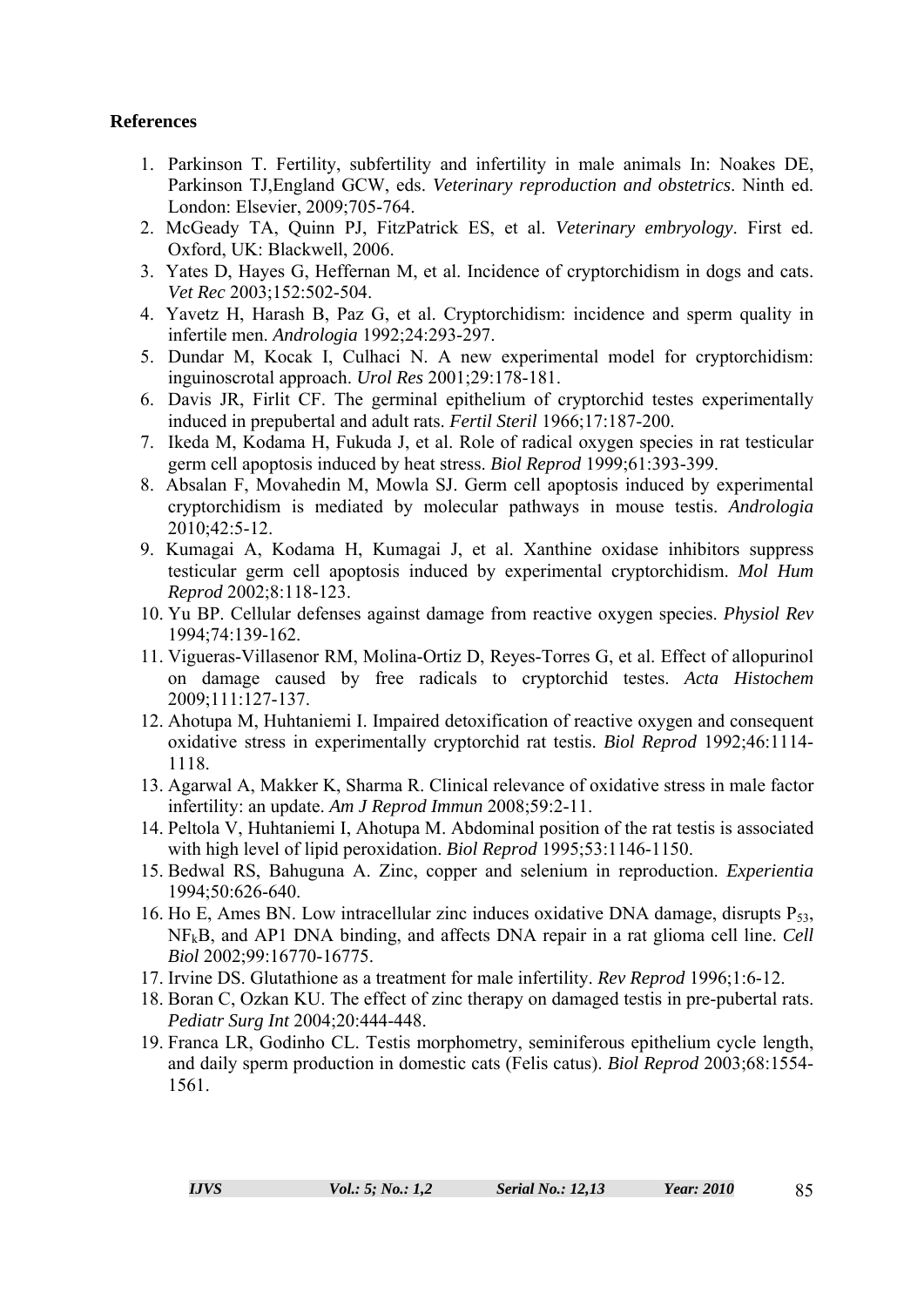- 20. Waites GMH, Setchell BP. Physiology of mammalian testis In: Laming GE, ed. *Marshall's physiology of reproduction*. London, UK: Churchill Livingtone, 1990;101- 105.
- 21. Ren L, Medan MS, Ozu M, et al. Effect of experimental cryptorchidism on sperm motility and testicular endocrinology in adult male rats. *J Reprod Dev* 2006;52:219- 228.
- 22. Jegou B, Risbridger GP, De Kretser DM. Effects of experimental cryptorchidism on testicular function in adults rats. *J Androl* 1983;44:88-94.
- 23. Kaki T, Sofikitis N. Effects of unilateral cryptorchidism on contralateral epididymal sperm quality, quantity and fertilizing capacity. *Yonago Acta Med* 1999;42:79-86.
- 24. Zini A, Schlegel PN. Cu/Zn superoxide dismutase, catalase and gluthatione peroxidase mRNA expression in the rat testis after surgical cryptorchidism and efferent duct ligation. *J Urol* 1997;158:659-663.
- 25. Afolabi AO, Aluko O, Oyewopo O, et al. Trino IB ameliorates the oxidative stress of cryptorchidism in the rat. *African J Biotech* 2009;8:1183-1187.
- 26. Janero DR. Malondialdehude and thiobarbituric acid reactivity as diagnostic indices of lipid peroxidation and peroxidative tissue injury. *Free Radic Biol Med* 1990;9:515- 540.
- 27. Damber JE, Bergh A, Janson PO. Testicular blood flow and testosterone concentrations in the spermatic venous blood in rats with experimental cryptorchidism. *Acta Endocrinol* 1978;88:611-618.
- 28. Filho DW, Torres MA, Bordin AL, et al. Spermatic cord torsion, reactive oxygen and nitrogen species and ischemia-reperfusion injury. *Mol Aspects Med* 2004;25:199-210.
- 29. Guimaraes SB, Aragao AA, Santos JM, et al. Oxidative stress induced by torsion of the spermatic cord in young rats. *Acta Cir Bras* 2007;22:30-33.
- 30. Mishra M, Acharya UR. Protective action of vitamins on the spermatogenesis in leadtreated Swiss mice. *J Trace Elem Med Biol* 2004;18:173-178.
- 31. Shiraishi K, Naito K. Effects of 4-hydroxy-2-nonenal, a marker of oxidative stress, on spermatogenesis and expression of p53 protein in male infertility. *J Urol* 2007;178:1012-1017; discussion 1017.
- 32. Aitken RJ, Clarkson JS. Cellular basis of defective sperm function and its association with the genesis of reactive oxygen species by human spermatozoa. *J Reprod Fertil* 1987;81:459-469.
- 33. Peltola V, Huhtaniemi I, Ahotupa M. Abdominal position of the rat testis is associated with high level of lipid peroxidation. *Biol Reprod* 1995;53:1146-1150.
- 34. Sanocka D, Kurpisz M. Reactive oxygen species and sperm cells. *Reprod Biol Endocrinol* 2004;2:12.
- 35. Al-Bader P, Omu A, Dashti H. Choronic cadmium toxicity to sperm of heavy cigarette smokers: immunomodulation by zinc. *Arch Androl* 1999;43:135-140.
- 36. Prasad A, Oberleas D. Ribonuclease and deoxyribonuclease activities in zinc deficient tissues. *J Clin Lab Med* 1973;82:461-466.
- 37.Wong W, Merkus H, Thomas C, et al. Effect of folic acid and zinc sulphate on male factor subfertility: a double-blind, randomized, placebo-controlled trial. *Fertil Steril* 2002;77:491-498.
- 38. Ebisch IM, Thomas CM, Peters WH, et al. The importance of folate, zinc and antioxidants in the pathogenesis and prevention of subfertility. *Hum Reprod Update* 2007;13:163-174.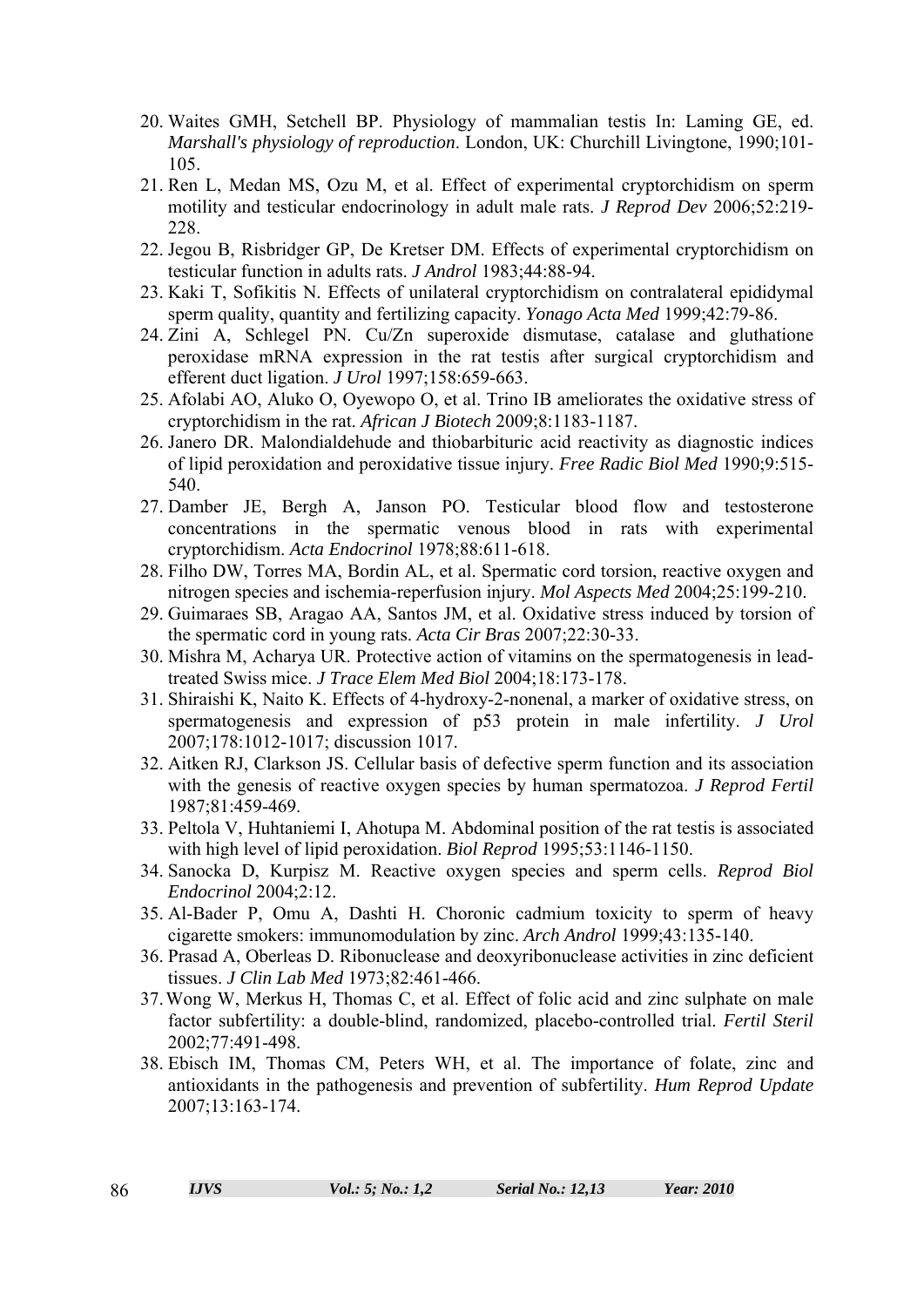- 39. Oteiza PI, Olin KL, Fraga CG, et al. Zinc deficiency causes oxidative damage to proteins, lipids and DNA in rat testes. *J Nutr* 1995;125:823-829.
- 40. Patkowski D, Czernik J, Jelen M. The natural course of cryptorchidism in rats and the efficacy of orchidopexy or orchidectomy in its treatment before and after puberty. *J Pediatr Surg* 1992;27:870-873.
- 41. Absalan F, Movahedin M, Mowla SJ. Assessment of testis histological changes and sperm parameters in experimentally induced unilateral and bilateral cryptorchid mouse model. *Iran J Reprod Med* 2008;6:143-148.
- 42. Hochereau-de Reviers MT, Locatelli A, Perreau C, et al. Effects of a single brief period of moderate heating of the testes on seminiferous tubules in hypophysectomized rams treated with pituitary extract. *J Reprod Fertil* 1993;97:381- 387.
- 43. Farooqui SM, Al-Bagdadi F, Houslay MD, et al. Surgically induced cryptorchidismrelated degenerative changes in spermatogonia are associated with loss of cyclic adenosine monophosphate-dependent phosphodiesterases type 4 in abdominal testes of rats. *Biol Reprod* 2001;64:1583-1589.
- 44. Saalu CL, Togun VA, Oyewopo AO, et al. Artificial cryptorchidism and the moderating effect of melatonin in Sprague-Dawley rats. *J Appl Sci* 2006;6:2889-2894.